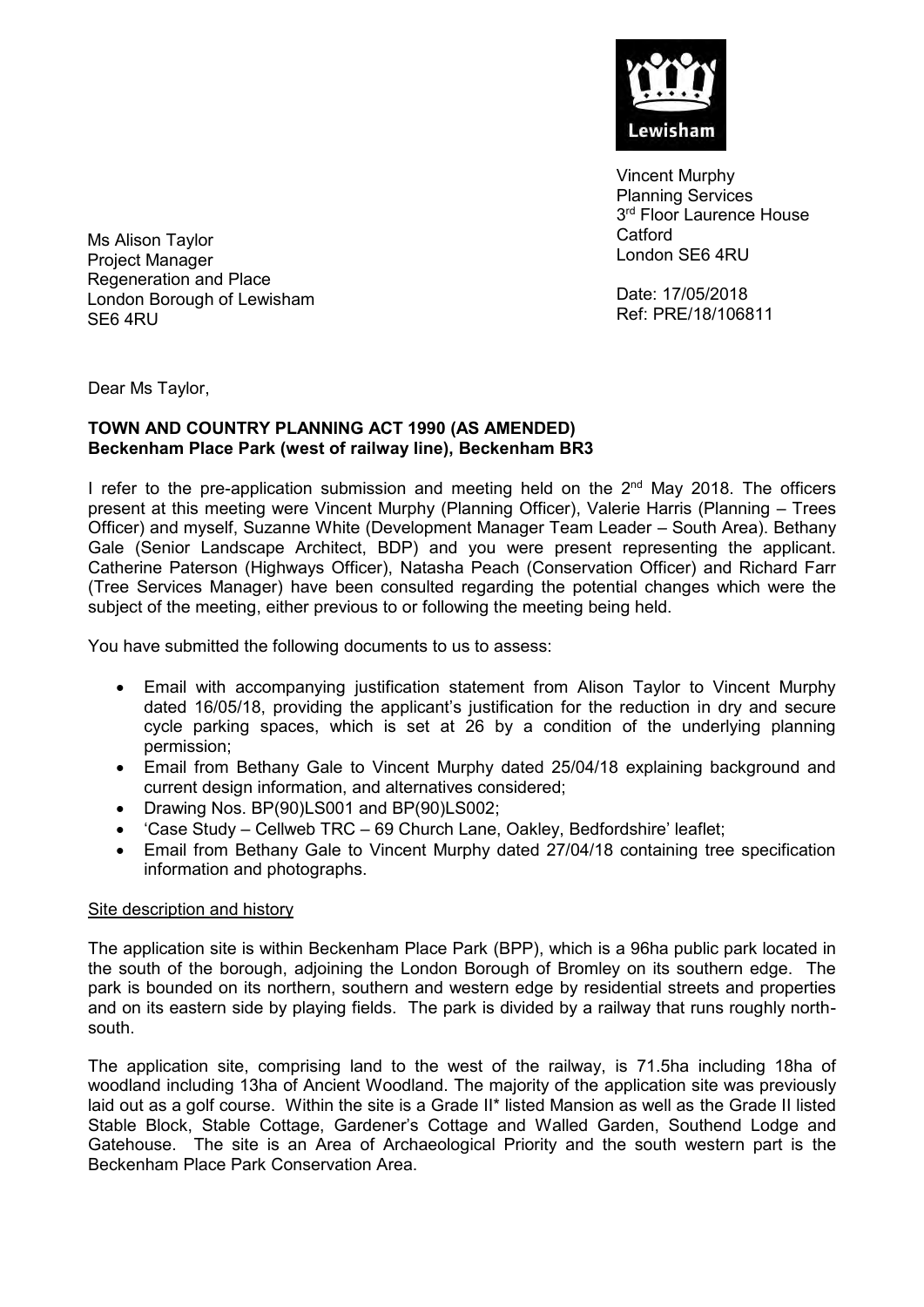Planning permission for regeneration of the park (west of the railway line) has been granted to you as the applicant in October 2017 (reference DC/16/099042). A minor material amendment was granted in relation to this approved scheme in February 2018 (reference DC/18/105082) to allow for landscaping changes and the construction of a raised mound garden. Numerous applications have also been made for approval of details reserved by conditions in 2018.

An application for a non-material amendment to the planning permission (reference DC/18/106155) was lodged in March 2018. The non-material amendment was sought to allow the following amendments to the approved scheme and conditions applying under the planning permission:

- 1. Changes in lake design additional 1m of depth, change in shore construction, to improve ecological and amenity quality of lake;
- 2. Amendments to planting and furniture within open space adjacent to the Homestead building and proposed cafe;
- 3. Raising of level of parking area by up to 0.5m, with associated additional mound screening between the road into the park and the parking area, and additional cutting and spreading of earth to the periphery of the car park as required to facilitate the rise in the level of the car park, for drainage and tree protection reasons;
- 4. Change in location of the southern-most vehicular access point into the car park, for tree protection reasons;
- 5. Change in location of cycle parking location and reduction in number of covered spaces from 26 to 8;
- 6. The construction of a longer, shallower ramp for wheelchair users between the toilet block and the Homestead and cafe and associated garden areas, for accessibility reasons;
- 7. Amendment of fence location near Southend lodge for internal access to the leafyard/park maintenance hub;
- 8. Slight location and level changes to paths to be constructed, to work better with contours and for tree protection reasons;
- 9. New connecting footpath to the north of the mansion;
- 10. Diversification of planting species in selected areas, for biodiversity/seasonal plant growth reasons;
- 11. Change at Braeside gate entrance from a gate to timber bollards;
- 12. Slight changes in contours to the south of the lake for safety and drainage purposes; and
- 13. Amendment to the proportions of wall-to-gate within the structure opposite the main entrance to the parking area.

This application was withdrawn by you on 16/04/18 based on our position that the proposed changes would not be accepted as non-material. This position was based on two components of the proposed changes:

- 1. Raising of level of parking area by up to 0.5m, with associated additional mound screening between the road into the park and the parking area, and additional cutting and spreading of earth to the periphery of the car park as required to facilitate the rise in the level of the car park, for drainage and tree protection reasons;
- 2. Change in location of cycle parking location and reduction in number of covered spaces from 26 to 8;

The remaining changes were considered to be sufficiently small in terms of scale and/or effect to be considered to be non-material.

The pre-application meeting was requested to work through the two issues which were the reasons for the non-material amendment not being granted.

### Your proposal

The proposal has not yet changed in design; rather, the purpose of the meeting was to discuss and work through potential design changes which would be considered to be non-material.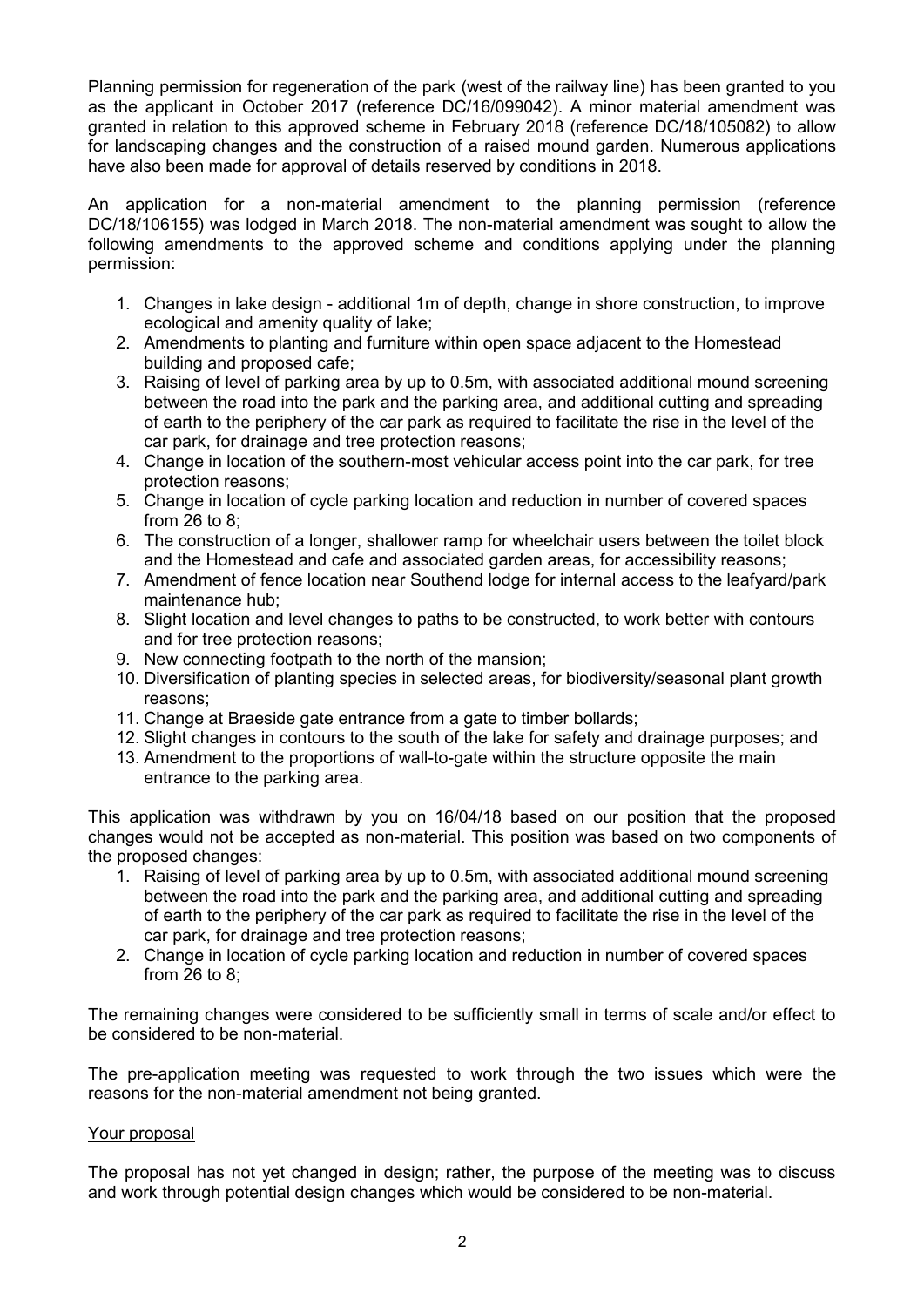# Feedback from and following meeting

The following feedback was provided either at the meeting, or is provided based on further discussions between officers:

- 1. The proposed change from 26 to 8 dry and secure cycle spaces is considered to be nonmaterial based on the justification information provided following the withdrawal of the nonmaterial amendment application, subject to there being at least 26 cycle spaces provided in total AND a review mechanism regarding the provision of dry and secure cycle spaces (i.e. if visitor/staff demand for dry cycle spaces increases in the future) is incorporated into the Travel Plan to be approved for the development. Commitment to this will need to be documented in a revised future non-material amendment application.
- 2. The proposed Cellweb construction methodology within the root protection zones of trees, as per the submitted pre-application documents, is acceptable to Council's Tree Services Manager.
- 3. 'Feathering' and gentle tapering of soil to the top of the proposed mounds to the north, south and west of the approved car park will render those mounds illegible as an artificial introduction to the landscape.
- 4. The most significant issue is the proposed mounding within root protection zones of trees to be retained, immediately to the east of the approved car park between the car park and the access road into BPP.
- 5. The mounds here are clearly geometrical/engineered in profile and form, and of a height to read as an obvious artificial introduction to the landscape and park setting near listed buildings, to the extent that they may have the opposite of the intended effect – drawing attention to them and the car park which the mounds are intended to screen. An introduction of clearly artificial geomorphology within the park goes against the grain and purpose of the regeneration project which is centred on restoring the park to its historic vegetative cover and geomorphic composition (which was eroded by the construction of a golf course in the late nineteenth/early twentieth century).
- 6. The planting of an understory/shrubs in strategic locations within the park leading up to the eastern edge of the car park was discussed as one solution to provide potential screening. This could be implemented near the 'Y' junction of the footpath and access road from the north-east leading to this location (immediately north of the pleasure grounds/Homestead).
- 7. Further ornate planting opposite the car park on the eastern side of the access road was suggested as a potential design change, to set focus on that component of the park setting rather than the car park, when travelling towards the car park from the north/north-east.
- 8. Removing kerbs within the car park was suggested, to reduce the 'urban' sense of place that is generated by such hard surfacing in this parkland setting.
- 9. Planting within the car park and on lower, gentler-sloping mounds could better link up to pedestrian routes and proposed planting on the eastern side of the access road, to soften the introduction of any mounds.
- 10. The mounds could be reversed in profile i.e. have the steeper side closer to the car park to allow for a gradual grade slope down to the access road, which reduces the conspicuousness of the mound and could potentially facilitate planting on the gentler slope.
- 11. The current coach parking/drop off/pick-up area can be relocated. The preference would be that the parking space is managed (and tweaked in design and extent as necessary to allow coach movements – we would need to review changes of this nature) so that coach trips are during off-peak, low-parking demand times and can be accommodated within empty parking space. This could be formalised either through the parking management plan (subject of condition 25 of the planning permission), or markings/signage within the carpark.
- 12. Alternatively to this, the coaching bay could be moved south. A small pull-in bay (i.e. the coach may still block a part of the 'live lane') past the bollards could be acceptable, given the very low vehicular traffic volumes (park maintenance vehicles only) and the low frequency of coach movements. This should be constructed of a sympathetic material to a parkland setting i.e. whitewashed/sand-coloured gravel, with minimal but clear signage that it is for coach parking/drop off/pick-up only.
- 13. Relocating the coach bay from its current location would free up space in front of the proposed mounds to the east of the car park. This could be used to construct lower